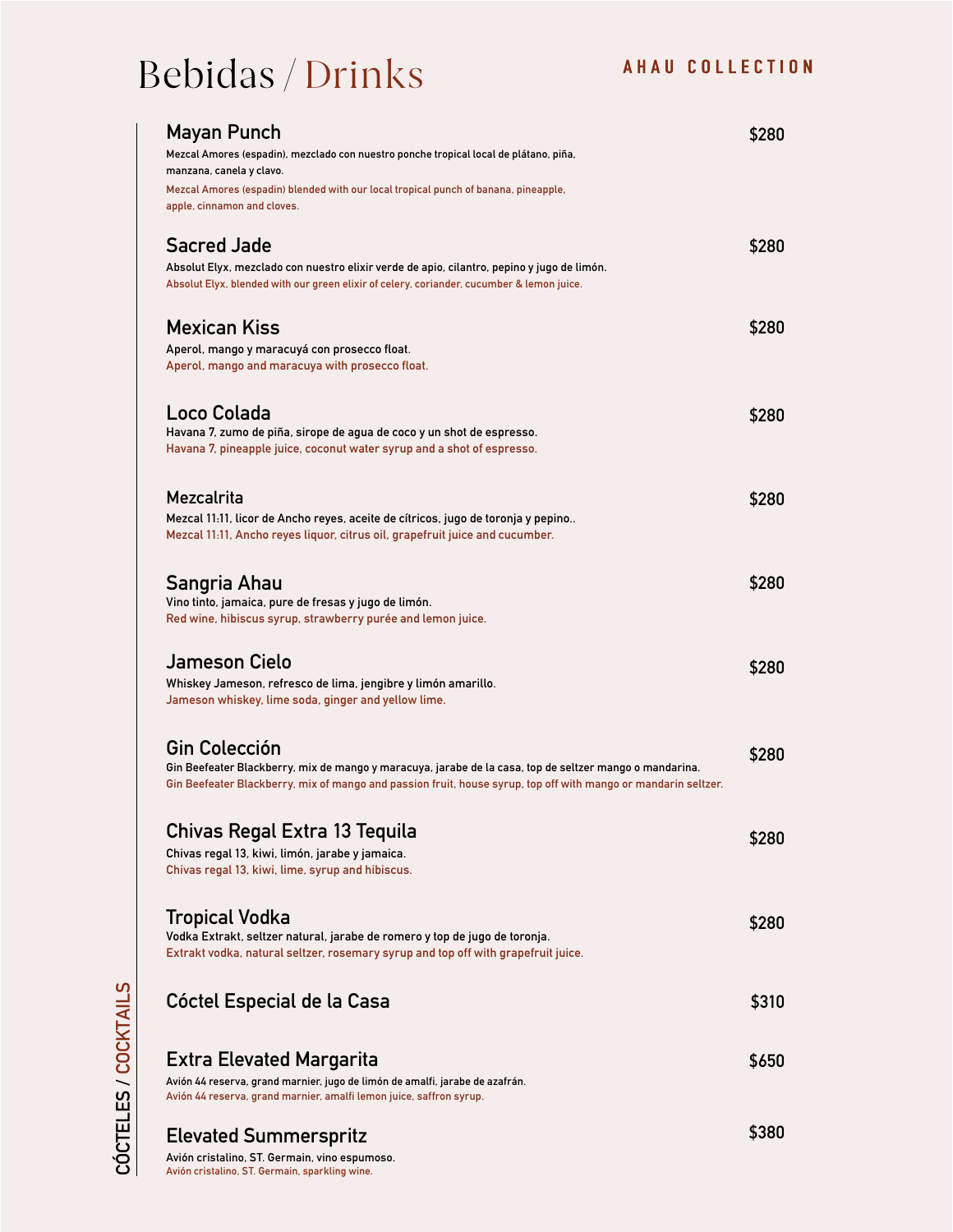| <b>Blue Iced Tea</b>                                | \$230 |
|-----------------------------------------------------|-------|
| <b>Aperol Spritz</b>                                | \$260 |
| Carajillo                                           | \$180 |
| <b>Beefeater &amp; Tonic</b>                        | \$260 |
| <b>Classic Margarita</b>                            | \$250 |
| <b>Sotol Cocktail</b>                               | \$250 |
| Piña Colada                                         | \$240 |
| <b>Tequila Sunrise</b>                              | \$250 |
| <b>Bloody Mary</b>                                  | \$180 |
| Cosmopolitan                                        | \$260 |
| <b>Dirty Martini</b>                                | \$260 |
| <b>Long Island Iced Tea</b>                         | \$260 |
| <b>Espresso Martini</b>                             | \$250 |
| <b>Cuba Libre</b>                                   | \$250 |
| Caipirinha                                          | \$250 |
| <b>Crazy Coconut</b>                                | \$260 |
| Americano                                           | \$60  |
| <b>Espresso</b>                                     | \$65  |
| <b>Espresso Doble</b>                               | \$100 |
| Moka                                                | \$80  |
| Capuccino                                           | \$75  |
|                                                     |       |
| Latte                                               | \$75  |
| Latte Macchiato                                     | \$75  |
| Chocomilk                                           | \$75  |
| <b>Té Orgánico</b><br>Organic Tea                   | \$60  |
| Té de Jengibre Natural<br><b>Natural Ginger Tea</b> | \$70  |

|           | Fresa y Almendra                | \$150 |  |  |  |
|-----------|---------------------------------|-------|--|--|--|
| SMOOTHIES | <b>Chocolate</b>                | \$150 |  |  |  |
|           | Spinach Lassy                   | \$150 |  |  |  |
|           | <b>Frutos Rojos</b>             | \$150 |  |  |  |
|           | <b>Not Your Mamas Greens</b>    | \$130 |  |  |  |
|           |                                 |       |  |  |  |
|           |                                 |       |  |  |  |
|           | Naranja / Orange                | \$90  |  |  |  |
|           | Toronja / Grapefruit            | \$90  |  |  |  |
|           | Piña / Pineapple                | \$90  |  |  |  |
|           | Sandia / Watermelon             |       |  |  |  |
|           | <b>Maracuya / Passion Fruit</b> | \$90  |  |  |  |
|           | Jamaica / Hibiscus              | \$90  |  |  |  |
|           | Mango / Mango                   | \$90  |  |  |  |
|           | Coco / Coconut                  | \$100 |  |  |  |

| Naranja / Orange                | \$90  |
|---------------------------------|-------|
| Toronja / Grapefruit            | \$90  |
| Piña / Pineapple                | \$90  |
| Sandia / Watermelon             | \$90  |
| <b>Maracuya / Passion Fruit</b> | \$90  |
| Jamaica / Hibiscus              | \$90  |
| Mango / Mango                   | \$90  |
| Coco / Coconut                  | \$100 |
| <b>Tamarindo / Tamarind</b>     | \$90  |
| Suero / Serum                   | \$80  |
|                                 |       |

**JUGO /** 

**REFRESCOS / SODA**

REFRESCOS / SODA

| Coca Cola                                         | \$90  |
|---------------------------------------------------|-------|
| Coca Cola Light                                   | \$90  |
| Fanta                                             | \$90  |
| Fresca                                            | \$90  |
| <b>Sprite</b>                                     | \$90  |
| Mineral                                           | \$90  |
| Casa del Agua Natural                             | \$140 |
| Casa del Agua Mineral                             | \$140 |
| Agua Tónica                                       | \$80  |
| <b>CBD Té Negro</b>                               | \$95  |
| CBD Limón                                         | \$95  |
| Red Bull 250ml<br>Regular / Tropical / Sugar Free | \$120 |

**CAFÉ / COFFEE**